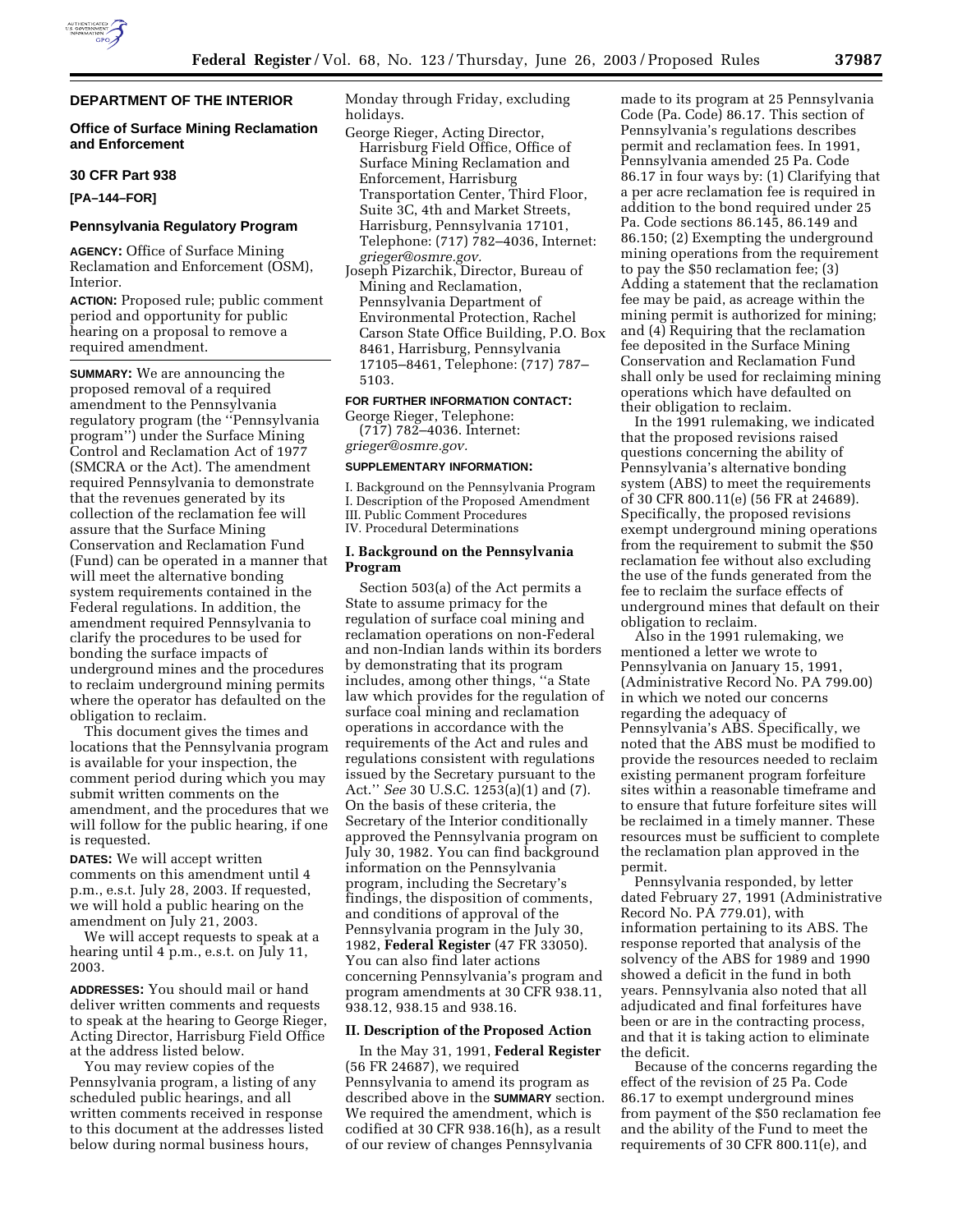in consideration of the State's findings regarding the solvency of this Fund, we conditionally approved the amendment on May 31, 1991, with the requirements as noted in 30 CFR 938.16(h).

Subsequent to the May 31, 1991, decision discussed above, our continuing oversight activities determined that the Pennsylvania ABS contained unfunded reclamation liabilities for backfilling, grading, and revegetation. In addition, our oversight determined that the ABS was financially incapable of abating or treating pollutional discharges from bond forfeiture sites. Based upon oversight findings and consistent with 30 CFR 732.17, we notified Pennsylvania on October 1, 1991 (Administrative Record No. PA 802.00), that the Pennsylvania ABS \* \* \* [was] ''no longer in conformance with SMCRA (section 509) and Federal regulations.'' [30 CFR 800.11(e)] The notice concluded that the Pennsylvania Department of Environmental Protection (PADEP) must submit either proposed amendments or a description of amendments to be proposed to remedy the ABS deficiencies, together with a timetable for adoption and implementation consistent with the established administrative procedures in Pennsylvania. The notice also required that the PADEP submission must include provisions for an actuarial study of a scope sufficient to address the identified concerns.

Our required amendment at 30 CFR 938.16(h) required Pennsylvania to submit information, sufficient to demonstrate that the revenues generated by the collection of the reclamation fee, as amended in 25 Pa. Code Section 86.17(e), will assure that the Fund can be operated in a manner that will meet the requirements of 30 CFR 800.11(e). We stated that Pennsylvania could provide such a demonstration through an actuarial study showing the Fund's soundness or financial solvency.

As a result, by letter dated June 5, 2003 (Administrative Record No. PA 802.27), PADEP provided a document to us entitled: *Pennsylvania Bonding System Program Enhancements.* PADEP asserts that the information in this document, developed jointly by OSM and PADEP, will satisfy our concerns as to whether the Fund can be operated in a manner that will meet the requirements of 30 CFR 800.11(e). For that reason, the PADEP stated that the program enhancements it had implemented should be sufficient to satisfy the concerns we expressed in our October 1, 1991, Part 732 Notification letter. Specifically, PADEP has, within existing statutory and regulatory

authorities, implemented a number of bond system and program enhancements to cover both land reclamation and post-mining discharge treatment on existing active/inactive permits and forfeited sites. Pennsylvania's efforts include:

*Revising the Conventional Bonding System*—Pennsylvania has revised the conventional bonding system (CBS) for all active/inactive permits. Pennsylvania's revised CBS contains two components: A full cost/ conventional bond for land reclamation and a water treatment bond based on revised bond rate guidelines.

*Conversion to CBS*—Pennsylvania has converted all active permits and is completing the conversion of the inactive permits that operated under the ABS to a full cost bond under the CBS.

*Funding for ABS Forfeiture Land Reclamation*—Pennsylvania has provided general revenue funding to address the land reclamation funding shortfall on primacy bond forfeiture sites

*ABS Primacy Forfeiture Discharge Abatement*—Pennsylvania has developed a plan to address long-term pollutional discharges on ABS primacy bond forfeiture sites. The plan will use existing reclamation and funding mechanisms to abate discharges through a watershed approach.

*Mandatory Bond Adjustment*— Pennsylvania is proposing to replace the discretionary bond adjustment language in 25 Pa. Code Section 86.152(a) with the Federal mandatory bond adjustment language. This change, which we will consider in a future rulemaking, will ensure that bonds on sites under the CBS will contain sufficient funds to allow PADEP to complete the reclamation plan in the event of forfeiture.

Also, PADEP performed both an actuarial study and an internal review of the Pennsylvania bonding program. The actuarial study was completed in September 1993, and the internal review resulted in a report issued in February 2000 titled: *Assessment of Pennsylvania's Bonding Program for Primacy Coal Mining Permits.*

On June 12, 2003 (Administrative Record No. PA 802.29), we sent a letter to the Secretary of the PADEP, informing her that the State's bonding program enhancements are sufficient to satisfy the concerns contained in our October 1, 1991, Part 732 Notification Letter. That 1991 letter dealt with the same subject matter, *i.e.*, the solvency of the State's Surface Mining Conservation and Reclamation Fund, as does the first portion of the required amendment at 30 CFR 938.16(h). Since we are now

satisfied that the State's bonding program enhancements adequately address our concerns about the ability of the bonding program to ensure the completion of the reclamation plans for all operations on which the operators default on their obligations to reclaim, we are proposing the removal of the first portion of 30 CFR 938.16(h).

Finally, a second letter dated June 5, 2003, from PADEP (Administrative Record No. PA 802.28) contained a clarification concerning the procedures Pennsylvania uses for bonding the surface impacts of underground mines and the procedures to reclaim underground mining permits where the operator has defaulted on the obligation to reclaim, also required by 30 CFR 938.16(h). At the time we issued the required amendment, we were concerned that the \$50 reclamation fee would be used to reclaim the surface effects of underground mine forfeitures. We are proposing herein to remove the remaining portion of the required amendment based upon this clarification.

In summary, our required amendment at 30 CFR 938.16(h) required Pennsylvania to submit information sufficient to demonstrate that the revenues generated by the collection of the reclamation fee, as amended in 25 PA Code 86.17(e), will assure that the Fund can be operated in a manner that will meet the requirements of 30 CFR 800.11(e). We stated that Pennsylvania could provide such a demonstration through an actuarial study showing the Fund's soundness or financial solvency. In addition, Pennsylvania shall clarify the procedures to be used for bonding the surface impacts of underground mines and the procedures to reclaim underground mining permits where the operator has defaulted on the obligation to reclaim.

Based upon the information contained in PADEP's letter of June 5, 2003, which was submitted to address OSM's October 1, 1991, notice under 30 CFR 732.17 and OSM's May 31, 1995, followup letter, and based upon PADEP's second letter dated June 5, 2003 (Administrative Record No. PA 802.28), we are proposing the removal of the required amendment at 30 CFR 938.16(h).

#### **III. Public Comment Procedures**

Under the provisions of 30 CFR 732.17(h), we are seeking your comments on whether OSM should consider the information submitted by Pennsylvania sufficient to satisfy the required amendment at 30 CFR 938.16(h). Because we decided on June 12, 2003, that PADEP's bonding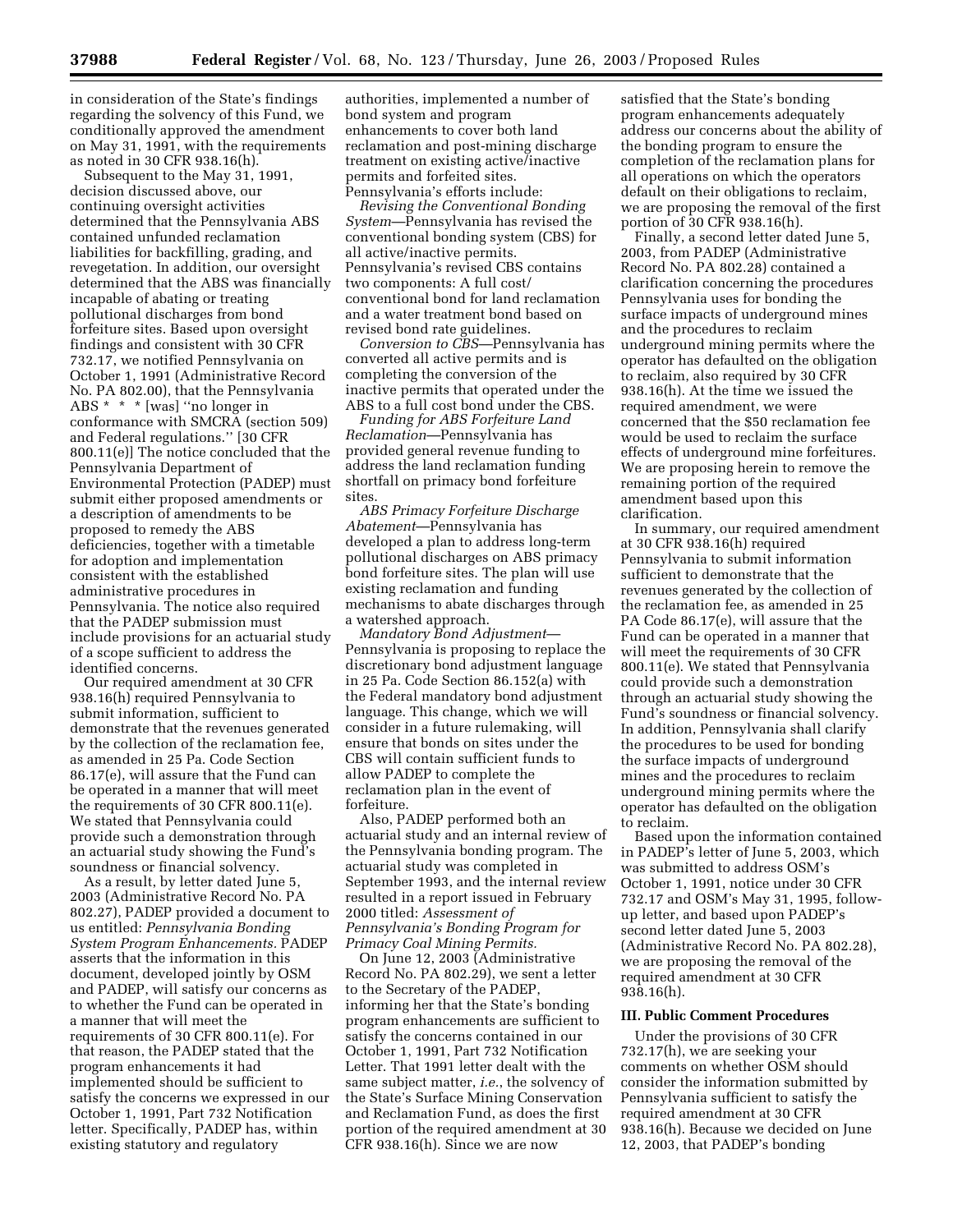program enhancements satisfy the concerns expressed in our October 1, 1991, Part 732 Notification Letter, we are not seeking comments on the adequacy of those bonding program enhancements.

#### **Written Comments**

Send your written or electronic comments to OSM at the address given above.

Your written comments should be specific, pertain only to the issues proposed in this rulemaking, and include explanations in support of your recommendations. We will not consider or respond to your comments when developing the final rule if they are received after the close of the comment period (*see* **DATES**). We will make every attempt to log all comments into the administrative record, but comments delivered to an address other than the Harrisburg Field Office may not be logged in.

### **Electronic Comments**

Please submit Internet comments as an ASCII or Word file avoiding the use of special characters and any form of encryption. Please also include ''Attn: SATS No. PA–144–FOR'' and your name and return address in your Internet message. If you do not receive a confirmation that we have received your Internet message, contact the Harrisburg Field Office at (717) 782– 4036.

#### **Availability of Comments**

We will make comments, including names and addresses of respondents, available for public review during normal business hours. We will not consider anonymous comments. If individual respondents request confidentiality, we will honor their request to the extent allowable by law. Individual respondents who wish to withhold their name or address from public review, except for the city or town, must state this prominently at the beginning of their comments. We will make all submissions from organizations or businesses, and from individuals identifying themselves as representatives or officials of organizations or businesses, available for public review in their entirety.

### **Public Hearing**

If you wish to speak at the public hearing, contact the person listed under **FOR FURTHER INFORMATION CONTACT** by 4 p.m., e.s.t. on July 11, 2003. If you are disabled and need special accommodations to attend a public hearing, contact the person listed under **FOR FURTHER INFORMATION CONTACT.** We

will arrange the location and time of the hearing with those persons requesting the hearing. If no one requests an opportunity to speak, we will not hold a hearing.

To assist the transcriber and ensure an accurate record, we request, if possible, that each person who speaks at the public hearing provide us with a written copy of his or her comments. The public hearing will continue on the specified date until everyone scheduled to speak has been given an opportunity to be heard. If you are in the audience and have not been scheduled to speak and wish to do so, you will be allowed to speak after those who have been scheduled. We will end the hearing after everyone scheduled to speak and others present in the audience who wish to speak, have been heard.

#### **Public Meeting**

If only one person requests an opportunity to speak, we may hold a public meeting rather than a public hearing. If you wish to meet with us to discuss the amendment, please request a meeting by contacting the person listed under **FOR FURTHER INFORMATION CONTACT**. All such meetings are open to the public and, if possible, we will post notices of meetings at the locations listed under **ADDRESSES.** We will make a written summary of each meeting a part of the administrative record.

#### **IV. Procedural Determinations**

#### *Executive Order 12630—Takings*

This rule does not have takings implications. This determination is based on the analysis performed for the counterpart Federal regulation.

#### *Executive Order 12866—Regulatory Planning and Review*

This rule is exempted from review by the Office of Management and Budget under Executive Order 12866.

## *Executive Order 12988—Civil Justice Reform*

The Department of the Interior has conducted the reviews required by section 3 of Executive Order 12988 and has determined that this rule meets the applicable standards of subsections (a) and (b) of that section. However, these standards are not applicable to the actual language of State regulatory programs and program amendments because each program is drafted and promulgated by a specific State, not by OSM. Under sections 503 and 505 of SMCRA (30 U.S.C. 1253 and 1255) and the Federal regulations at 30 CFR 730.11, 732.15, and 732.17(h)(10), decisions on proposed State regulatory programs and program amendments

submitted by the States must be based solely on a determination of whether the submittal is consistent with SMCRA and its implementing Federal regulations and whether the other requirements of 30 CFR parts 730, 731, and 732 have been met.

### *Executive Order 13132—Federalism*

This rule does not have Federalism implications. SMCRA delineates the roles of the Federal and State governments with regard to the regulation of surface coal mining and reclamation operations. One of the purposes of SMCRA is to ''establish a nationwide program to protect society and the environment from the adverse effects of surface coal mining operations." Section  $503(a)(1)$  of SMCRA requires that State laws regulating surface coal mining and reclamation operations be ''in accordance with'' the requirements of SMCRA. Section 503(a)(7) requires that State programs contain rules and regulations ''consistent with'' regulations issued by the Secretary pursuant to SMCRA.

### *Executive Order 13175—Consultation and Coordination With Indian Tribal Governments*

In accordance with Executive Order 13175, we have evaluated the potential effects of this rule on Federallyrecognized Indian tribes and have determined that the rule does not have substantial direct effects on one or more Indian tribes, on the relationship between the Federal Government and Indian tribes, or on the distribution of power and responsibilities between the Federal Government and Indian Tribes. This proposed rule applies only to the Pennsylvania program and therefore does not affect tribal programs.

## *Executive Order 13211—Regulations That Significantly Affect the Supply, Distribution, or Use of Energy*

On May 18, 2001, the President issued Executive Order 13211 which requires agencies to prepare a Statement of Energy Effects for a rule that is (1) considered significant under Executive Order 12866, and (2) likely to have a significant adverse effect on the supply, distribution, or use of energy. Because this rule is exempt from review under Executive Order 12866 and is not expected to have a significant adverse effect on the supply, distribution, or use of energy, a Statement of Energy Effects is not required.

### *National Environmental Policy Act*

This rule does not require an environmental impact statement